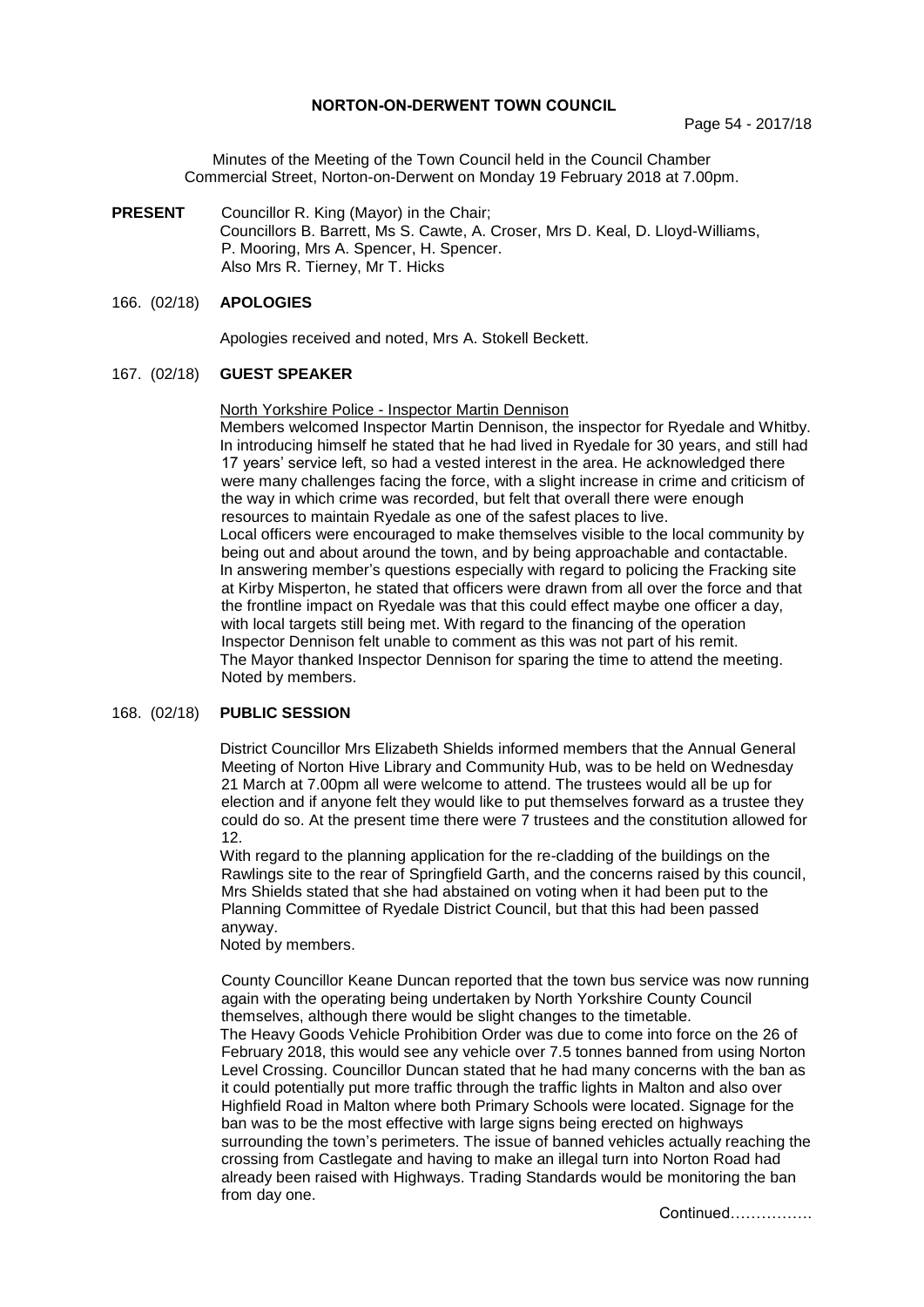## 168. (02/18) **PUBLIC SESSION** (continued)

Councillor Duncan also reported on the work on Langton Road, with the signage not being correct and having to be altered, and the speed cushion not being in place and having to follow at a later date. The Primary School had written to all the bus companies serving Norton College asking that they do not mount the pavements in Langton Road under any circumstances, although the outcome of this unknown at present.

The traffic study on the junctions around the level crossing had now been completed although the outcomes were not known as yet.

Members raised the question of traffic using Bazley's Lane as a consequence of the changed priorities to the junctions, and asked if highways would consider speed cushions for this area. Councillor Duncan stated he would be pleased to talk to highways on this matter. Noted.

### 169. (02/18) **DECLARATIONS OF INTEREST**

No Declarations of Interest made.

## 170. (02/18) **CONFIRMATION OF MINUTES**

- (a) RESOLVED that the Minutes of the Town Council meeting held on Monday,15 January 2018 (Minutes 146 to 160 inclusive) be confirmed and signed by the Chairman.
- (b) RESOLVED that the Minutes of the Extraordinary Town Council meeting held on Monday 29 January 2018 (Minutes 161 to 165 inclusive) be confirmed and signed by the Chairman.

## 171. (02/18) **CLERK'S REPORT**

(a) Skatepark - lease

To report that the lease on the Skatepark had finally been completed, this was confirmed to 5<sup>th</sup> April 2021, at a rent of £1,850 per year, payable on a quarterly basis of £462.50 in April, July, October and January. Noted.

(b) Riverside - lights

To report that the lights on the riverside which are were working and the ones that were leaning, had been reported to the County Council who would make repairs and invoice the Town Council once completed. Noted.

### 172. (02/18) **TOWN MAYOR'S REPORT**

(a) CAP Meeting

The Mayor attended the CAP meeting on the 18th January, where Inspector Dennison was in attendance. There was a pub watch update and a CCTV update. The Mayor encouraged other members to attend future meetings.

- (b) Aladdin at Milton Rooms On the 25<sup>th</sup> January the Mayor attended the production of Aladdin at the Milton Rooms, which was a great performance by one and all.
- (c) Norton Seniors Party

This took place on the 27<sup>th</sup> January. The Mayor thanked all who had helped at this event. He would have liked to have seen the entertainers use the stage. He would like to see a sing along with song sheets incorporated as part of the entertainment.

Continued…………….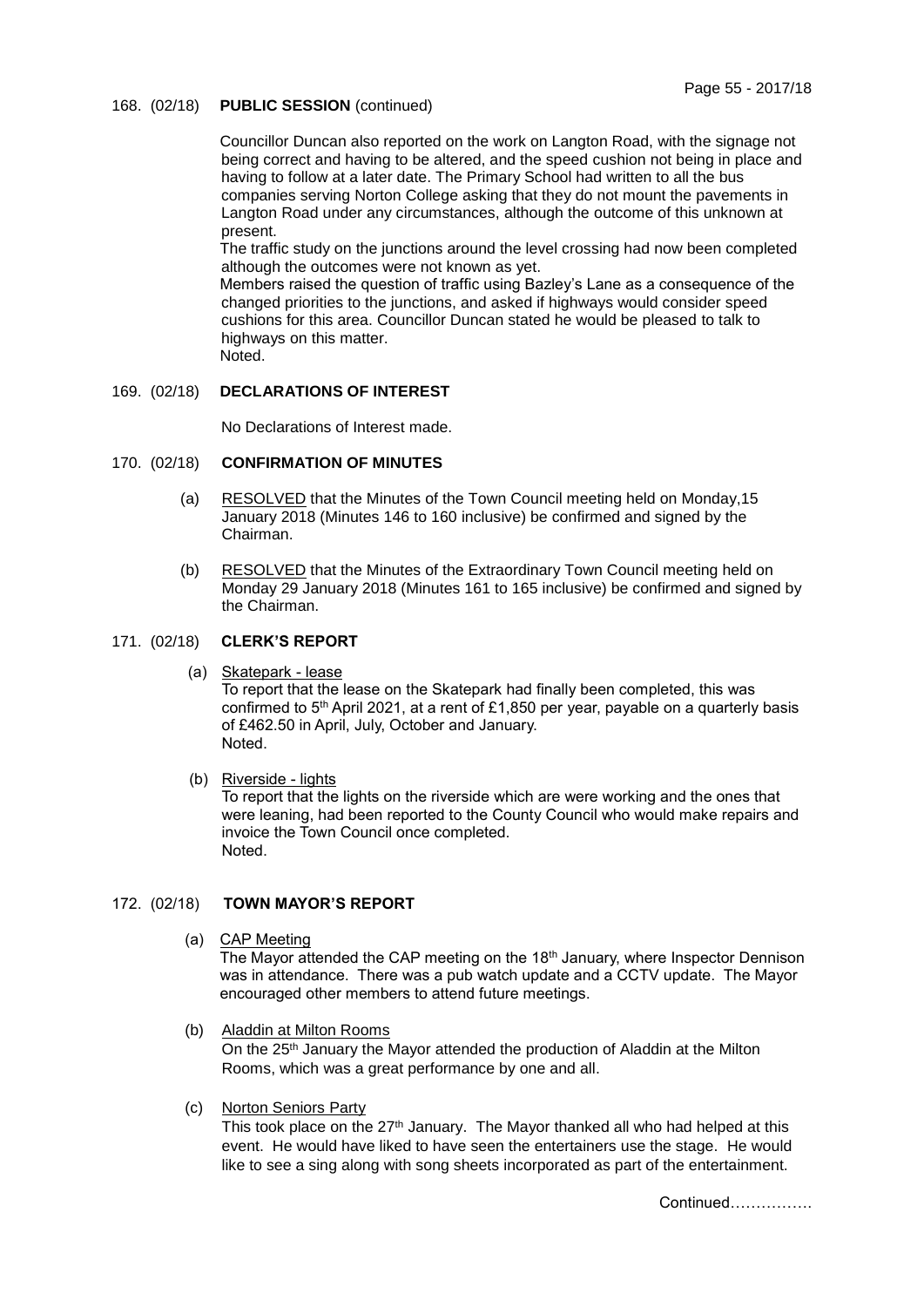# 172. (02/18) **TOWN MAYOR'S REPORT** (continued)

## (d) Ryedale Market Towns Project

The Mayor attended the meeting of the Market Towns Project on the 31 January 2018 with Julian Rudd from the District Council, stating that budget cutbacks had seen Tourism Information centres close. Ryedale Market Towns Project were looking at building a Ryedale brand with a budget of £45,000 and officer time, highlighting what Ryedale had to offer, shopping, arts, activities, history, amongst others. Major players in the area needed to engage with this project. The Mayor had doubts that this would materialise. The visitor economy of Ryedale was worth £291 million and Ryedale welcomed 4.3 million visitors a year providing over 6,900 jobs in the district. The Mayor felt that this group should be supported as and when the need arose.

(e) Malton Seniors Party

The Mayor assisted at Malton Seniors Party held on the 2nd February, the Mayor stated that it was interesting to see the different approach and noted that the event was not as big as the Norton event.

(f) Yorkshire Local Councils Association – Ryedale Branch Meeting

The Mayor attended this meeting on the 6 February. Inspector Dennison was in attendance again. Personal data control was discussed and the new legislation would bring in new challenges for the council. We were awaiting further advice from the association.

(g) Fracking Meeting

This was held on the 9 February. The mayor thanked Councillor Brian Barrett for his involvement with this event. Whilst the hall was full, the Mayor added that he would have liked to have seen more members of the younger generation present. The Mayor stated that any support for fracking was questionable after the presentation of the material and the government ought to rethink their position.

(h) Legally Blonde

The Mayor attended the production of Legally Blonde by Norton College, which was excellent and added that the college should promote their events better.

# 173. (02/18) **FINANCIAL MATTERS**

- (a) Accounts paid and for payment The Clerk reported that accounts nos. 200 to 208 inclusive, amounting to £7,372.56 had been paid since the last meeting of the Council. RESOLVED that account nos. 209 to 216 inclusive, amounting to £35,556.03 be paid. Cheques were drawn and signed accordingly.
- (b) Financial report The Clerk's financial report for the period 01.01.18 to 31.01.18 was received.
- (c) Budgetary monitoring The Clerk's report for the period ending 31 January 2018 was received.

# 174. (02/18) **PLANNING MATTERS**

- (a) Planning applications referred to the Town Council by Ryedale District Council, for comment and/or recommendation were dealt with as follows: -
- 18/00071/HOUSE Erection of single storey rear extension 24 St Nicholas Street Norton Malton YO17 9AQ For: Mr & Mrs K Howe RESOLVED Recommend Approval.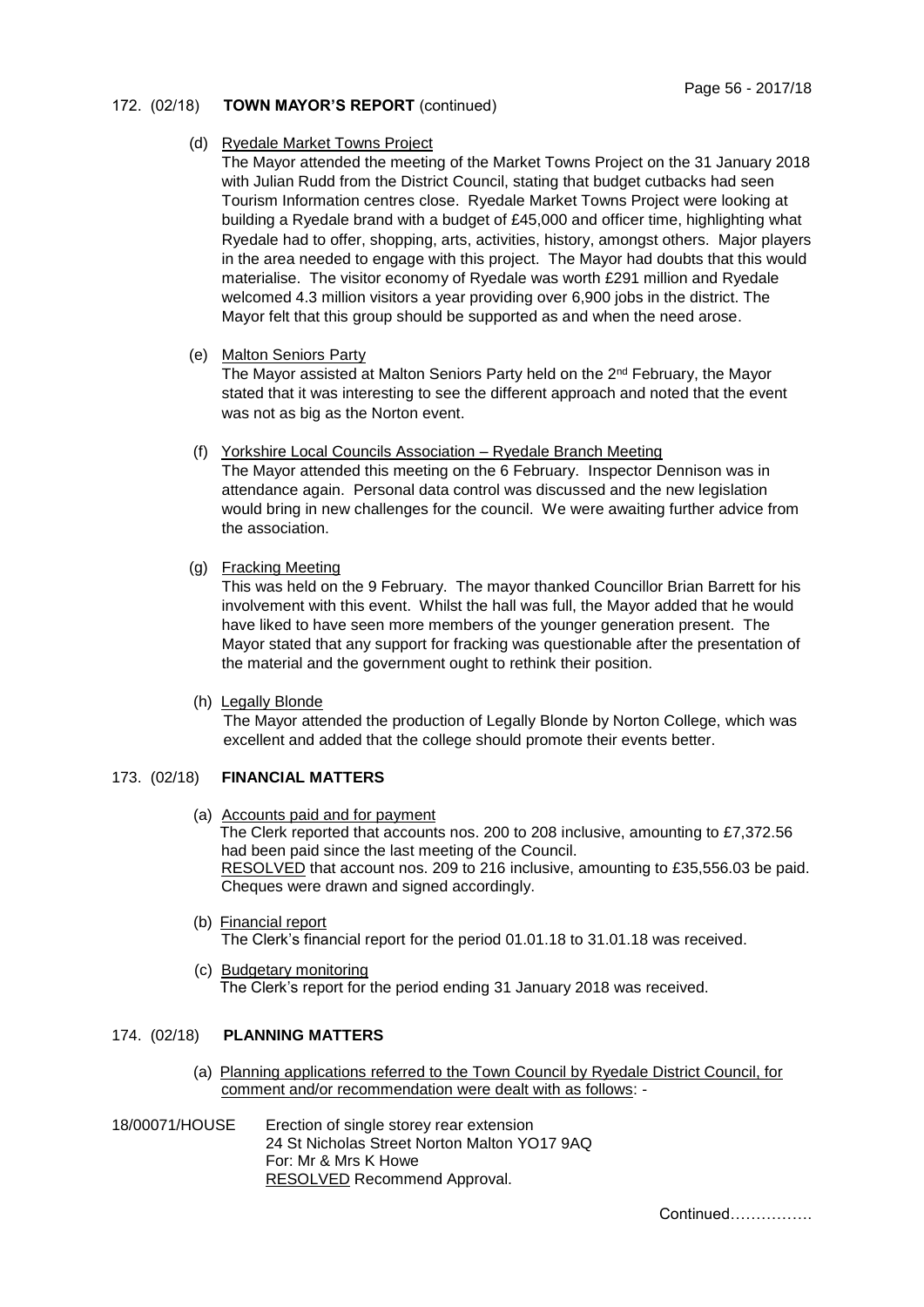## 174. (02/18) **PLANNING MATTERS** (continued)

18/00070/FUL Change of use of land to allow formation of manege for private domestic use. Land North of Welham Hall, Welham Road, Norton For: The Hon Simon Howard RESOLVED Recommend Approval.

(b) To receive decisions notified by Ryedale District Council.

No Decisions Received.

## 175. (02/18) **RYEDALE DISTRICT COUNCIL – STREETSCENE SERVICES**

Members debated the issue of overflowing litterbins, the lack of general tidiness and debris on roads and footpaths which was beginning to be really noticeable. All agreed that as these services were the responsibility of Ryedale District Council a letter outlining members concerns, and an invitation to attend the next meeting of the Council be sent to Beckie Bennett the Delivery and Frontline Services Lead, at the District Council.

RESOLVED to write inviting Mrs Bennett to attend the next meeting of the Town Council.

# 176. (02/18) **NORTON IN BLOOM – SUMMER 2018**

Members received a report detailing proposals and costings for the floral displays in Commercial Street, Church Street and both County and Railway Bridge for summer 2018.

RESOLVED that the Council in accordance with its powers under section 137 of the Local Government Act 1972, should incur the following expenditure which in the opinion of the Council is in the interests of the area and its inhabitants and will benefit them in a manner commensurate with the expenditure.

Baskets and Barrier Baskets to be hired fully planted from Plantscape. Total costs for the baskets and barrier baskets £2,080.00 plus V.A.T. Watering and maintaining for a period of 14 weeks approximately £678.00 plus V.A.T.

### 177. (02/18) **CORRESPONDENCE**

- (a) Norton and Malton Crime Statistics January 2018. For information. Noted.
- (b) North Yorkshire County Council Notification of level crossing closure. For information. Noted.
- (c) Ryedale District Council Litter Pick Event. The Clerk to inform the District Council that 5 members would be in attendance. Noted
- (d) Ryedale District Council Dog fouling focus, part of the District Councils don't be a waster campaign. Members were in favour of this, and Councillor Mrs Keal offered to be involved on behalf of the Council. Noted.
- (e) North Yorkshire County Council Prohibition of Heavy Commercial Vehicles, Norton Level Crossing. For information. Noted.

## 178. (02/18) **HERITAGE LIGHTS – COUNTY BRIDGE**

Members received the proposed designs for the heritage lights to be installed on County Bridge, with concerns being raised with the design it was felt that if there was still time could this be checked and a possible alternative proposed and could it also be confirmed that the electric sockets for the Christmas Lights were to be installed. The Clerk to make urgent enquiries.

Continued…………….